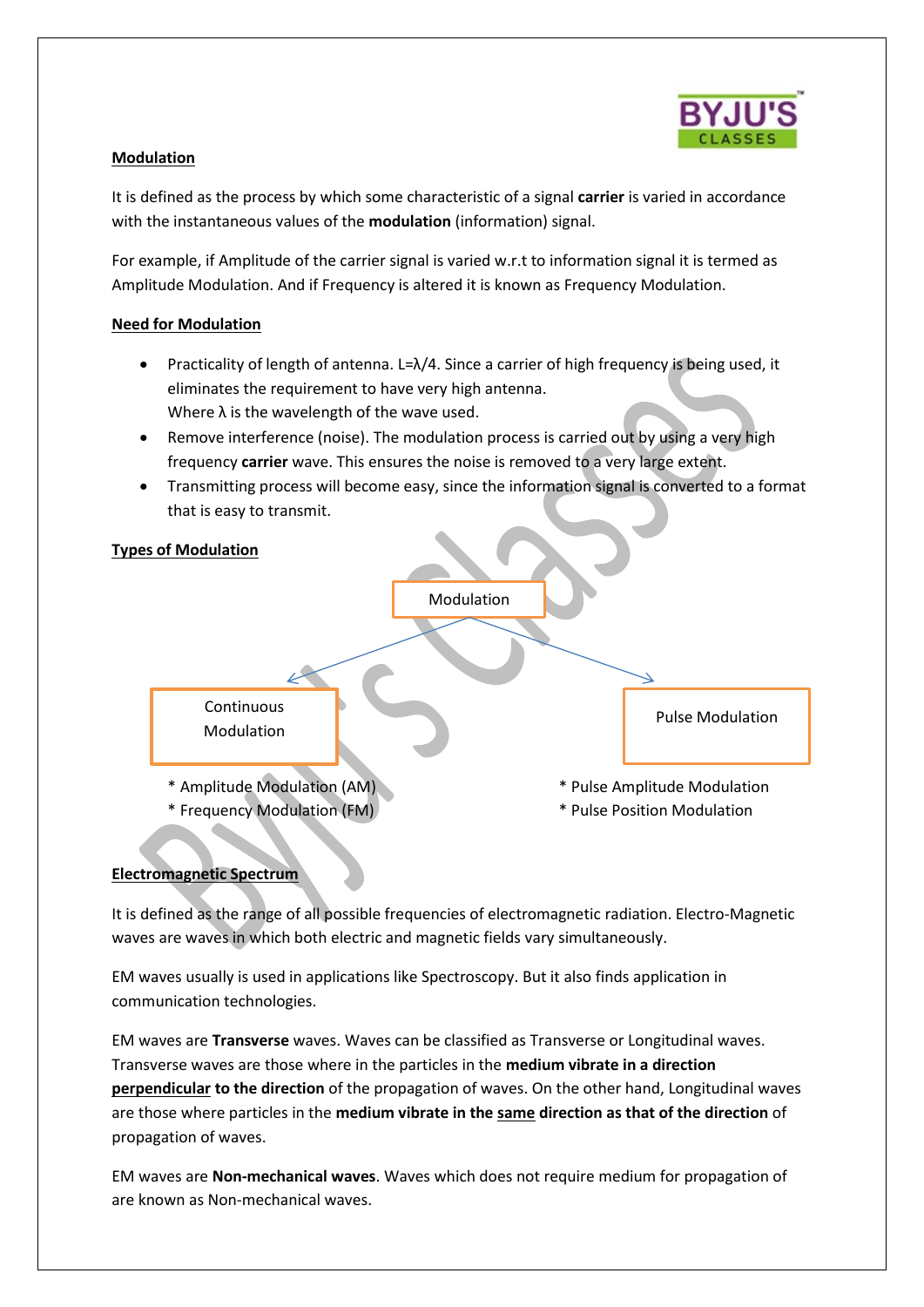### **EM Spectrum**

The waves can be arranged in terms of highest frequency or highest wavelength. From highest frequency to lowest frequency, the EM waves are

- **Gamma rays**  also known as Gamma Radiation. It is the EM radiation with the highest frequency. Gamma radiation is ionizing radiation. They are produced by the decay from high energy states of atomic nuclei (gamma decay). Gamma radiation can be produced artificially similar to the process of X-ray generation. Gamma rays have frequencies higher than 10 exahertz ( $>10^{19}$ ). Gamma rays are known to kill cells. They are increasingly used to kill cancerous cells.
	- o **Ionizing Radiation**: It is radiation composed of particles that individually carry enough energy to liberate an electron from an atom or molecule without raising the bulk material to ionization temperature.
- **X Rays** X-rays were discovered by William Roentgen. He produced these rays by bombarding electron to an element having high atomic number say Tungsten or Copper. X-rays can carry enough energy to ionize atoms and disrupt molecular bonds. **Radiography** is the use of X-rays to view a non-uniformly composed material such as the human body. By using the physical properties of the ray an image can be developed which displays areas of different density and composition.
- **Ultraviolet Rays** It is part of EM spectrum where the wavelength is greater than X-rays. This portion of the spectrum is so named to represent that portion of the spectrum that has frequencies higher than those the Humans identify as the colour violet. The ozone layer in the stratosphere is known to block the UV rays from reaching the earth. There are three types of UV rays
	- o UV A- Recent evidences link this radiation exposure to changes in structure of DNA. This is unaffected by ozone and most of it reaches earth surface.
	- o UV B- Is blocked by ozone.
	- o UV C- Almost all of it is blocked by either ordinary air or ozone.
- **Visible Light** This is the portion of the EM spectrum that is visible to the human eye. Electro Magnetic radiation in this range of wavelengths is called visible light. The wavelength range is 400nm-700nm. Newton divided the spectrum into seven colours VIBGYOR (from highest frequency to lowest frequency).

**Nobel Physics Prize 2011** was awarded to Saul Perlmutter, Adam Riess and Brian Schmidt. This team had proved that the universe is simply not expanding but expanding at a much faster rate.

**They had** taken the help of the **Redshift** phenomena to prove this theory. Redshift happens when light seen coming from an object that is moving away proportionally increased in wavelength, or shifted to the red end of the spectrum.

- **Infrared** This includes most of the thermal radiation emitted by objects near room temperature. These are known as heat waves. Much of the energy from the sun arrives on Earth in the form of Infrared radiation. Infrared waves help in maintaining earth's warmth or average temperature through the greenhouse effect.
- **Microwave Radiation** These are EM waves that are produced by Oscillating circuit or a magnetron. This is used in RADAR applications.
- **Radiowaves** This is the region having longest wavelength. The frequency extends from 3kHz to 300 GHz. These waves are used in communication.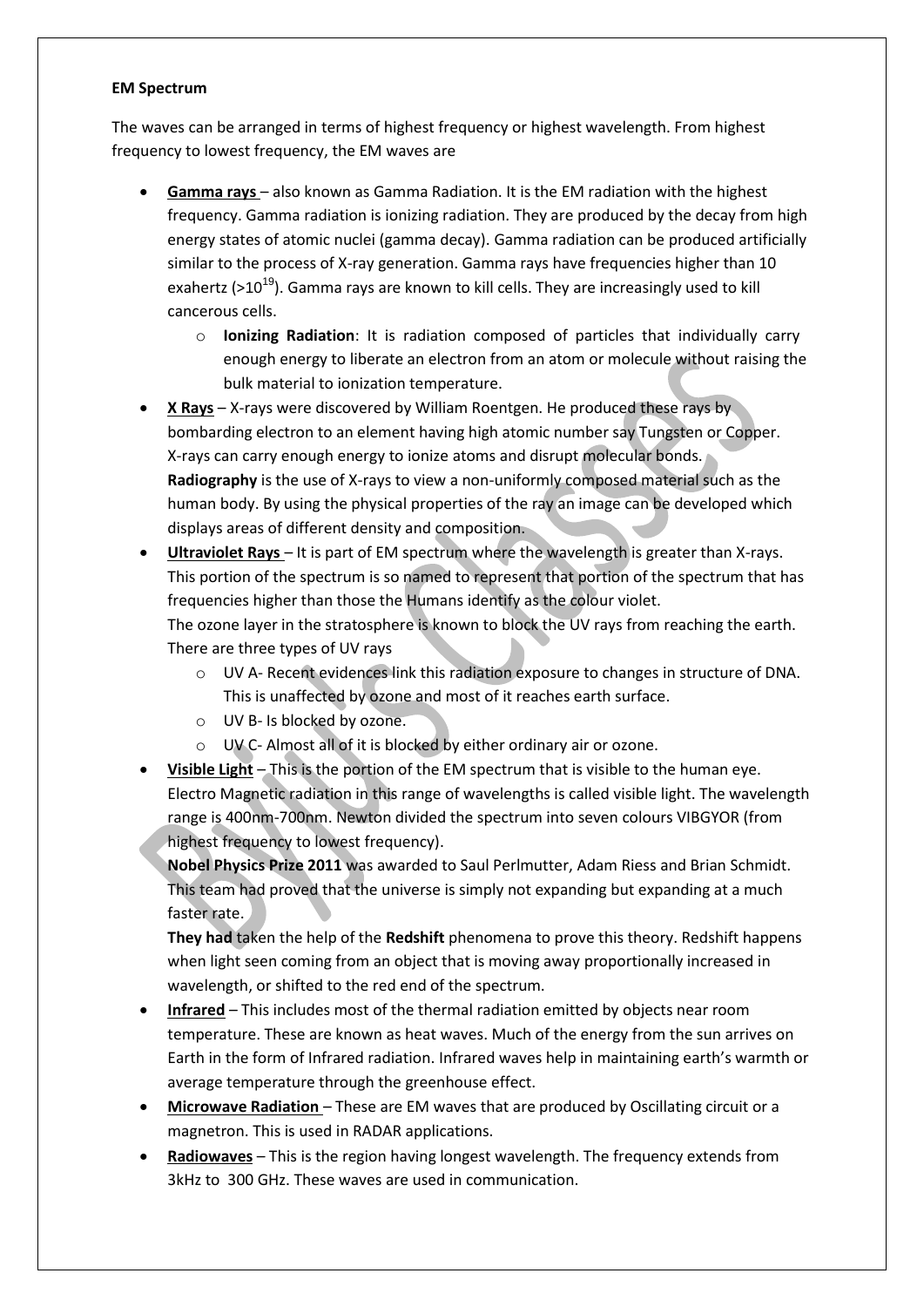## **Types of EM Spectrum**

- **Paid Spectrum –** This portion of the EM Spectrum corresponds to spectrum that needs to be purchased or rented/leased. Like the frequency band of 800MHz, 900MHz (used for CDMA and 2G) in India has to be leased.
- **Unpaid Spectrum –** This portion of the EM Spectrum corresponds to spectrum that need not be purchased or rented/leased. This corresponds to frequencies like 2.4GHz in which Wifi works (in India). Other frequency ranges includes 902-928MHz, 1880-1900MHz, 2483- 2500MHz, 5150-5350MHz and 5725-5775MHz.

## **Different generations in wireless telephony**

- **1G**-Refers to the first generation of wireless telephone technology. These are analog telecommunication standards. This differentiates it from 2G which uses digital radio signals.
- **2G** This was wireless telephony using digital radio waves. It was this generation that introduced data services starting with SMS text messages.
- **2.5G** It is used to describe 2G systems that have implemented the packet switched domain in addition to the circuit switched domain. GPRS (General Packet Radio Service) is usually termed as 2.5G which usually provides data rates of 114Kbps (max).
- **2.75G** With the introduction of EGPRS, the data rates got increased to 384Kbps (max). This technology was also known as EDGE (enhanced data rates for GSM evolution).
- **3G** This is a set of standards used for mobile devices and networks that comply with the **International Mobile Telecommunications-2000** specifications provided by the International Telecommunication Union.

To meet the IMT-2000 specifications, a system is required to provide peak data rates of atleast 2Mbps. The access technology used is **Wideband CDMA** whereas the switching used is either **circuit/packet**. In India the frequency being used is 2.1GHz.

 **4G** - This is a set of standards used for mobile devices and networks that comply with the **International Mobile Telecommunications-advanced** specifications provided by the International Telecommunication Union.

To meet the IMT-Advanced specifications, a system is required to provide peak data rates of 100Mbps. Two systems are commercially available that implements 4G. These are the **WiMax** and the **Long Term Evolution (LTE)**.

# **Difference between 3G and 4G**

|                          | 3G                       | 4G                       |
|--------------------------|--------------------------|--------------------------|
| <b>Frequency Band</b>    | $2.1$ GHz                | 2.3GHz                   |
| Data Rates               | Upto 2Mbps               | 20Mbps and more          |
| <b>Access Technology</b> | Wideband CDMA            | <b>Multicarrier CDMA</b> |
| Switching                | <b>Circuit Switching</b> | Packet Switching         |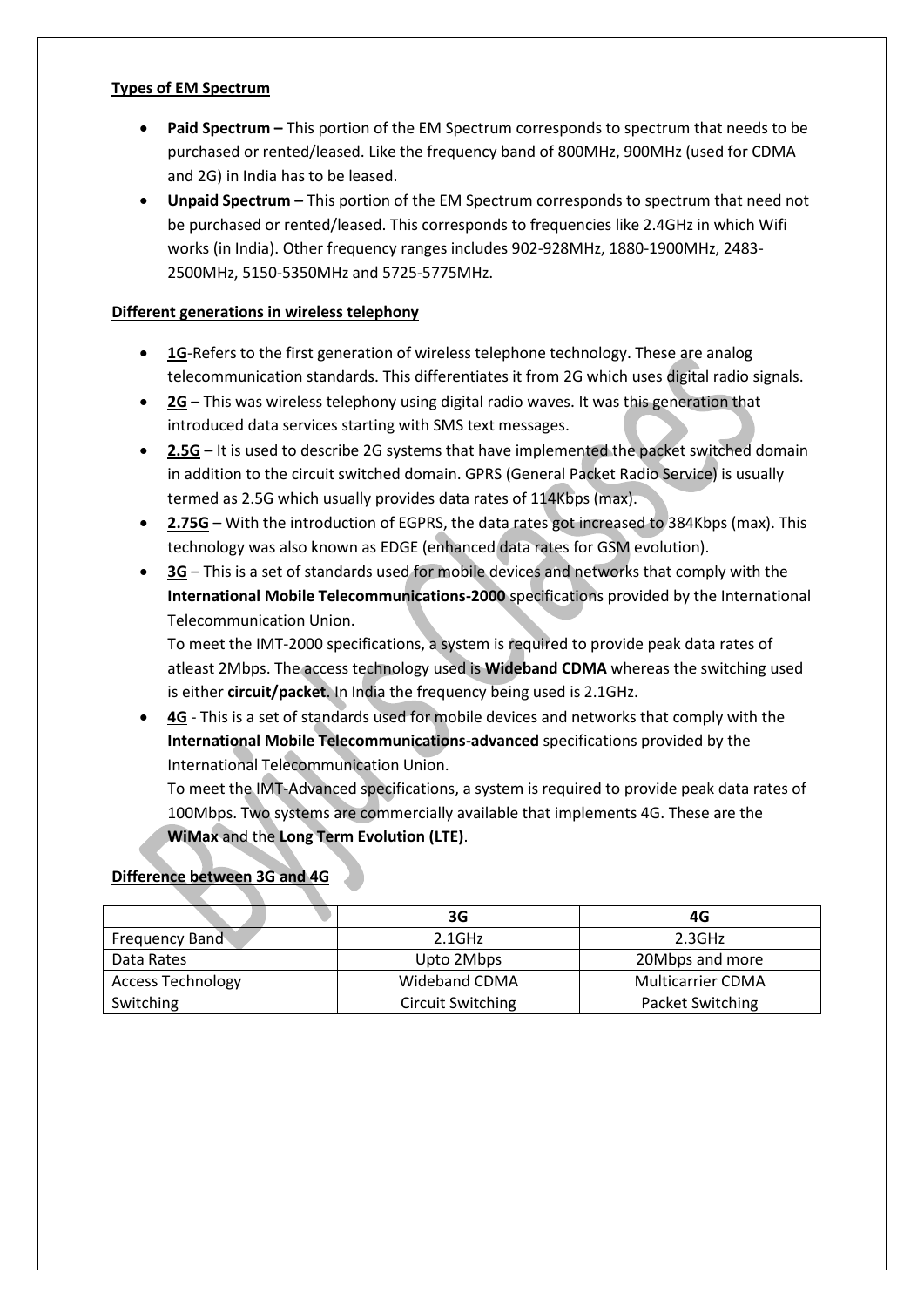## **Policies in India**

When India opened its market in 1991, investments started flowing in to various sectors. The Government of India in 1994 released its first policy on National Telecom.

# **Salient features of National Telecom Policy -1994**

- Private sector was identified as one of the actors in this policy. And accordingly, FDI was invited to help private companies.
- $\bullet$  It was envisaged to make available Phone on demand.
- It was envisaged that all the villages will be connected (by landline) by 1997.
- In urban areas it was planned for 1 PCO for every 500 persons.

## **Salient features of New Telecom Policy -1999**

- Since, now enough connectivity was reached through NTP 1994, it was again emphasized to provide telephones on demand by 2002.
- Rural teledensity was planned to be increased from 0.4% to 4%. **Teledensity** – it is the number of mobile/landline connections for every 100 individuals living in an area.
- Provide internet to District HQ by 2000.
- Most notably, the revenue generation from Telephony was changed. A new concept of **One time Entry fee** was charged and a **license fee based on Revenue** was initiated.
- Resources for meeting **Universal Service Obligation** would be through **Universal Access Levy**. This was mentioned in the policy itself.

**Universal Service Obligation** - As per the Indian Telegraph Act 1885 (as amended in 2003 and 2006) Universal Service Obligation is defined as access to telegraph service to people in rural and remote areas at affordable and reasonable prices.

Apart from the higher capital cost of providing telecom services in rural and remote areas, these areas also generate lower revenue due to lower population density, low income and lack of commercial activity. Thus normal market forces alone would not direct the telecom sector to adequately serve backward and rural areas. Keeping in mind the inadequacy of the market mechanism to serve rural and inaccessible areas on one hand and the importance of providing vital telecom connectivity on the other, most countries of the world have put in place policies to provide Universal Access and Universal Service to ICT.

# **Addendum to NTP 1999**

Government, in the public interest in general and consumer interest in particular and for the proper conduct of telegraphs and telecommunications services, and also based on recommendations of TRAI in this regard has decided there shall also be the following categories of licences for telecommunication services:

- i. **Unified Licence for Telecommunication Services** permitting Licensee to provide all telecommunication/ telegraph services covering various geographical areas using any technology;
- ii. **Licence for Unified Access (Basic and Cellular) Services** permitting Licensee to provide Basic and /or Cellular Services using any technology in a defined service area.